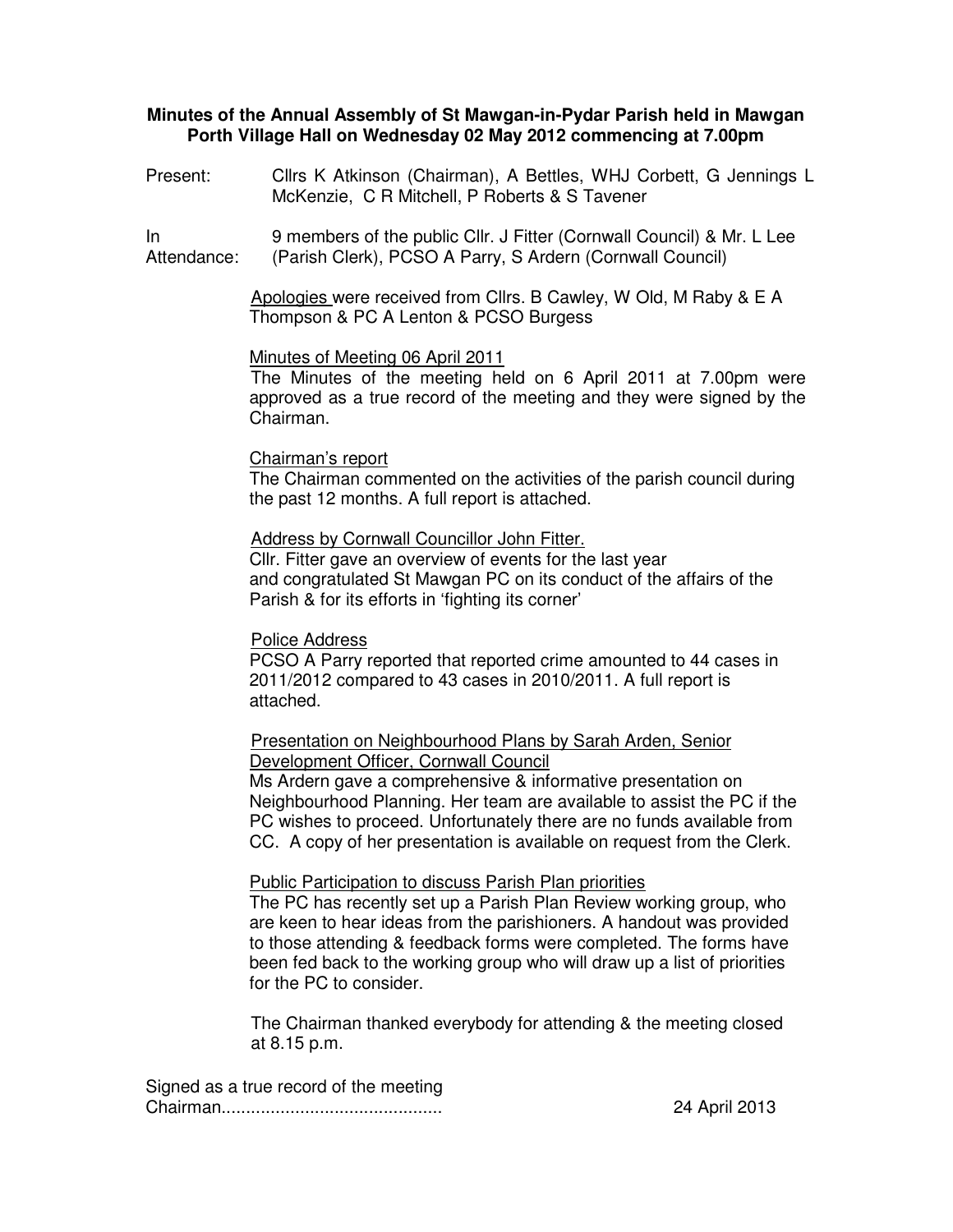# Annual Parish Meeting Mawgan Porth Village Hall 7.00pm May 2nd 2012 Chairman's Report

 I was elected Chairman in July when our previous Chairman, Cllr Corbett resigned due to illness so I would like to begin my report by acknowledging the hard work that Cllr Corbett did as Chairman and has continued to do since standing down. He has been a tremendous help to me as Chairman and has assiduously followed up many of the on-going Planning issues.

This has been an eventful year, with issues such as Church, or Rectory, Lane generating much interest and resulting in attendances of over 60 members of the public at one meeting and over 30 on another occasion. The latest situation on the Lane is that Cornwall Council has taken evidence and is still researching the background to this matter.

The financial savings being made by Cornwall Council are still affecting the Parish although the local businesses responded magnificently to our appeal for help with funding for the Beach maintenance. I would like to thank Cllr Tavener for all his efforts coordinating the collection of the business contributions. Two other aspects of the 'cuts' are the Public Conveniences and the recycling bins in the parish. Fortunately the Council delayed its plan to close the toilets in St Mawgan but we still have to agree a way forward with the Local Authority. Similarly we were disappointed when the recycling bins were removed, prematurely, from the Merrymoor car park by Cornwall Council and we have yet to locate a suitable site for new ones. Despite all these factors we managed to not increase the precept.

 With Councillor Fitter's help we have, we believe, negotiated the best financial position for the Parish as a result of the upcoming construction of the Denzell Downs Wind Farm. Speaking of Wind Farms, we received the first application in the parish for a single Wind Turbine and while we objected on the basis of visual impact, precedent and lack of policy by Cornwall Council, our objections were over-ruled. I must stress that the Parish Council is scrupulous in examining each application on its merits while endeavouring to adhere to the Parish Plan and to protect the areas within the Parish which have various landscape designations but sometimes we are unsuccessful when the County Council Planning Department takes a different view from us.

A small group including Cllr Fitter has been having meetings with the relevant Officers of Cornwall Council in connection with the provision of Affordable Housing in the Parish. These meetings are on-going and the next meeting is scheduled for late May.

A small sub-group has been formed to revisit the Parish Plan and we will be hearing more later.

During the twelve month period we received 47 planning applications, 11 of which we raised objections to (i.e. 23%) and a further 4 we requested to be deferred. We started the year with one vacancy and during the year three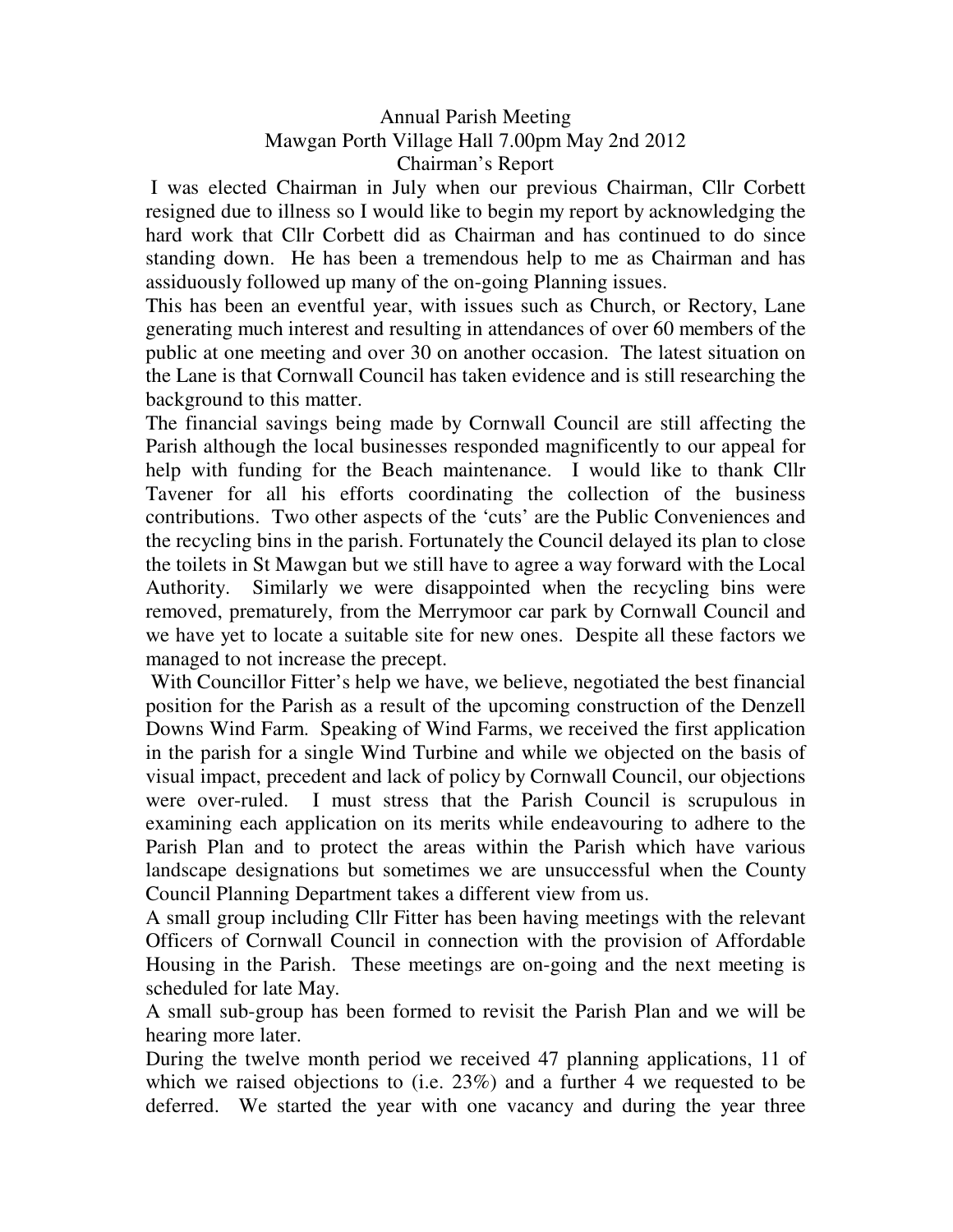Councillors - Barry, Harding and Errington - have resigned and Councillors Bettles, Roberts and Cawley have joined the Council. Only last week we had the results of the first by-election in the Parish for many years, when Mrs Gwen Jennings was elected for the Trenance Ward.

During the year there were 14 full council meetings and the attendance record for all councillors during this period is as follows:

| Atkinson       | 14/14 | 100% |
|----------------|-------|------|
| <b>Barry</b>   | 1/1   | 100% |
| <b>Bettles</b> | 10/11 | 91%  |
| Cawley         | 4/5   | 80%  |
| Corbett        | 14/14 | 100% |
| Errington      | 10/12 | 83%  |
| Harding        | 3/7   | 43%  |
| McKenzie       | 12/14 | 86%  |
| Mitchell       | 13/14 | 93%  |
| Old            | 8/14  | 57%  |
| Raby           | 8/14  | 57%  |
| Roberts        | 6/11  | 55%  |
| Tavener        | 13/14 | 93%  |
| Thompson       | 10/14 | 71%  |
|                |       |      |

I would like to thank all Councillors for their help during my term in Office, particularly Cllr Thompson, my Vice Chairman, for taking the Chair when I have had to vacate it due to prejudicial interests. I would also like to publically acknowledge her tenacity in taking the lead on certain issues such as dog bins and Public Conveniences. On behalf of all of us, I would like to thank our Clerk; since Laurie joined us I have been impressed by his professionalism and work ethic. His innovation, of presenting a tabulated update, at each meeting, on the status of every issue we have considered has meant that all Councillors can see at a glance what is happening about outstanding issues. Finally I must thank County Councillor Fitter who has attended the majority of our meetings, sat patiently through our deliberations, kept us up to date with the County's position on matters of concern to this Parish and offered financial assistance from his community fund.